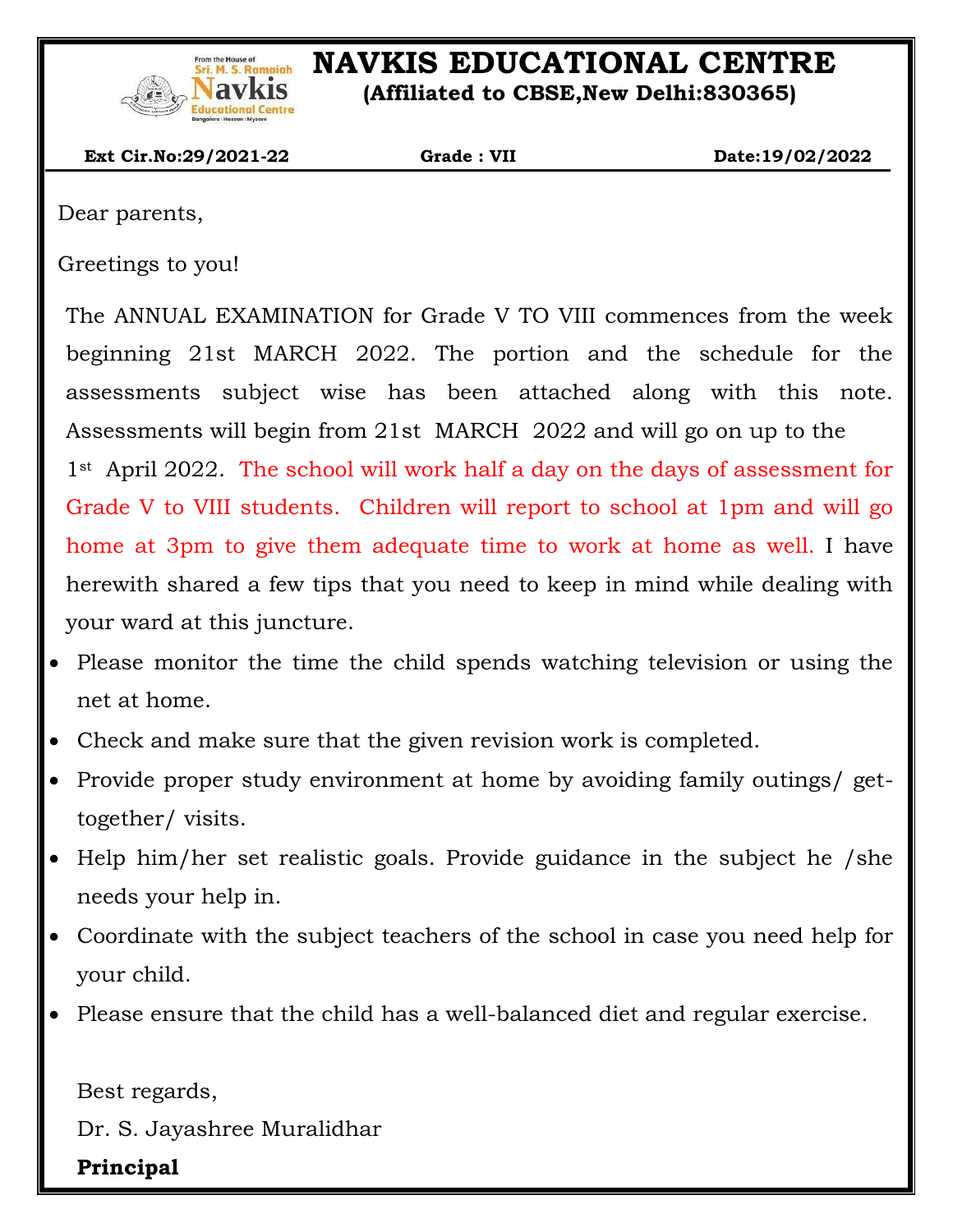## **PORTIONS FOR ANNUAL EXAMINATION -2021-22**

 $\overline{\phantom{a}}$ 

#### **GRADE-VII**

| <b>SL</b><br>N <sub>O</sub> | <b>SUBJECT</b> | <b>PORTIONS</b>                      |  |
|-----------------------------|----------------|--------------------------------------|--|
| $\mathbf{1}$                | <b>ENGLISH</b> | Literature reader                    |  |
|                             |                | 1. The night we won the Buick        |  |
|                             |                | 2. Two's company                     |  |
|                             |                | 3. Experiments                       |  |
|                             |                | 4. I Never forget a face             |  |
|                             |                | 5. Michael                           |  |
|                             |                | <b>Course book</b>                   |  |
|                             |                | 1. Unit 4 forces of nature           |  |
|                             |                | Section1:Tsunami the slayer of lives |  |
|                             |                | Section2: Flames in the forest       |  |
|                             |                | Section3: The fog                    |  |
|                             |                | 2. Unit 5: Life's simple comedies    |  |
|                             |                | Section1: The wrong house            |  |
|                             |                | Section2: The too many professors    |  |
|                             |                | Section3: The Muddle head            |  |
|                             |                | 3. Unit 6: Mystery                   |  |
|                             |                | Section1: The face on the wall       |  |
|                             |                | Section2.: Guilty                    |  |
|                             |                | Section3: The listeners              |  |
|                             |                | <b>Work book</b>                     |  |
|                             |                | Worksheet3                           |  |
|                             |                | Worksheet4                           |  |
|                             |                | Worksheet5                           |  |
|                             |                | Worksheet6                           |  |
|                             |                |                                      |  |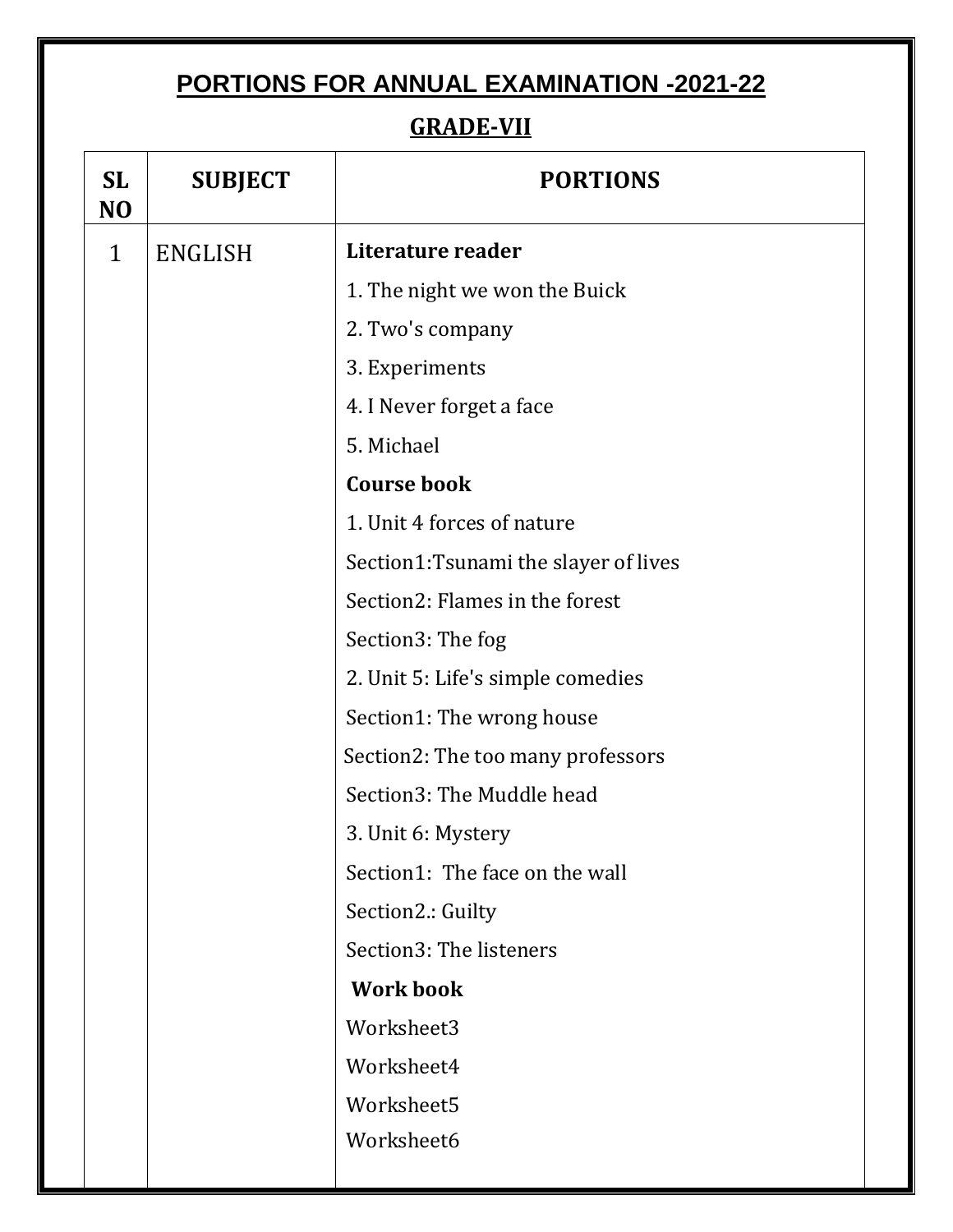| $\overline{2}$<br><b>II LANGUAGE</b> |                                       | ಗದ್ಯ                                                                                                                                                                                                                                    |  |
|--------------------------------------|---------------------------------------|-----------------------------------------------------------------------------------------------------------------------------------------------------------------------------------------------------------------------------------------|--|
|                                      | <b>KANNADA</b>                        | 1. ಮೈಲಾರ ಮಹದೇವ                                                                                                                                                                                                                          |  |
|                                      |                                       | 2. ಚಗಳಿ ಇರುವೆ                                                                                                                                                                                                                           |  |
|                                      |                                       | 3. ಬಿಲ್ಲಹಬ್ಬ                                                                                                                                                                                                                            |  |
|                                      |                                       | 4. ಸಂಕ್ರಾಂತಿಯಂದು ಸುಖ ದುಃಖ                                                                                                                                                                                                               |  |
|                                      |                                       | ಪದ್ಯ                                                                                                                                                                                                                                    |  |
|                                      |                                       | 1. ಬಿಡುಗಡೆ                                                                                                                                                                                                                              |  |
|                                      |                                       | 2. ತಿರುಕ ಕನಸು                                                                                                                                                                                                                           |  |
|                                      |                                       | 3. ಅಭಿಮನ್ಯು ಪರಾಕ್ರಮ                                                                                                                                                                                                                     |  |
|                                      |                                       | ಪೂರಕ ಪಾಠಗಳು                                                                                                                                                                                                                             |  |
|                                      |                                       | 1. ರಮ್ಯಸೃಪ್ಟಿ                                                                                                                                                                                                                           |  |
|                                      |                                       | 2. ನನ್ನ ಅಯ್ಯ                                                                                                                                                                                                                            |  |
|                                      |                                       | ವ್ಯಾಕರಣ<br>$\ast$                                                                                                                                                                                                                       |  |
| 3                                    | <b>III LANGUAGE</b><br><b>KANNADA</b> | ೧. ಭಗೀರಥ<br>೨. ಮೃಗಾಲಯದಲ್ಲಿ ಒಂದು ದಿನ<br>೩. ಜಾತ್ರೆ<br>೪. ಅನಾರೋಗ್ಯದ ಸಿಂಹ<br>೫. ಹೊಯ್ಸಳ<br>೬. ಕಪ್ಪೆಯ ಹಾಡು<br>೭. ಆಡೋಣ ಬಾ<br>೮. ಮುಳುಗದ ಸೂರ್ಯ                                                                                                   |  |
| 4                                    | <b>II LANGUAGE</b><br><b>HINDI</b>    | 1.धनपुर लस्कर<br>2. दक्षिण अफ्रीका में गांधीगीरी<br>3. मॉ<br>4. हमवतन -सा मारिशस<br>5. खोजा की खोज<br>6. दोहे<br>7. राष्ट्रपति भवन में प्रवेश<br>8. जैसी तासीर वैसी खुराक<br>9. आनंदवन में बाबा आमटे के साथ<br>10. क्या मैंने गलत कहा ? |  |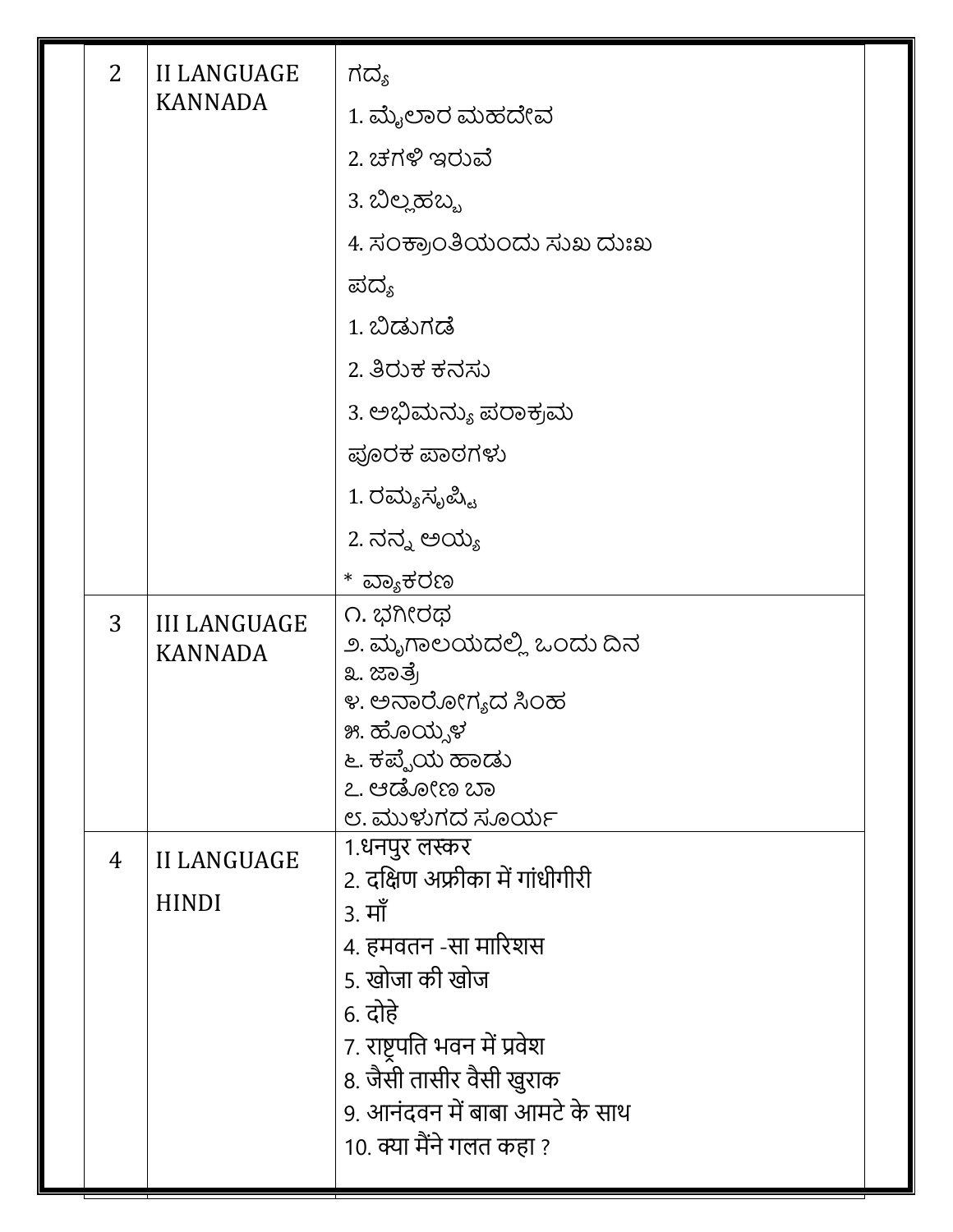| 5 | <b>III LANGUAGE</b> | 1. किरण                                                                                 |  |
|---|---------------------|-----------------------------------------------------------------------------------------|--|
|   | <b>HINDI</b>        | 2.देखकर चलो भाई                                                                         |  |
|   |                     | 3.मैं हूं रबड़                                                                          |  |
|   |                     | 4.प्यार भरा एक खत                                                                       |  |
|   |                     | 5. बल्ब जला                                                                             |  |
|   |                     | 6.बात पाते की                                                                           |  |
|   |                     | 7.क्या करें<br>8.जीत किसकी                                                              |  |
| 6 | <b>MATHEMATICS</b>  | 1. Rational numbers                                                                     |  |
|   |                     | 2. Powers and exponents                                                                 |  |
|   |                     | 3. Comparing quantities                                                                 |  |
|   |                     | 4. Visualising Solid shapes<br>5. Congruene of triangles                                |  |
|   |                     | 6. Construction                                                                         |  |
|   |                     | 7. Symmetry                                                                             |  |
|   |                     | 8. Data Handling                                                                        |  |
|   |                     | 9. Simple linear equation                                                               |  |
| 7 | <b>SCIENCE</b>      | 1. Soil                                                                                 |  |
|   |                     | 2. Respiration in organisms                                                             |  |
|   |                     | 3. Transportation and Excretion                                                         |  |
|   |                     | 4. Reproduction in plants                                                               |  |
|   |                     | 5. Winds, Storms and Cyclones                                                           |  |
|   |                     | 6. Light                                                                                |  |
|   |                     | 7. Forest and conservation                                                              |  |
|   |                     | 8. Management of waste water                                                            |  |
| 8 | SOCIAL              | <b>History</b><br>1. Religious Ideas and Movements                                      |  |
|   | <b>SCIENCE</b>      | 2. New Political Formations in the 18 <sup>th</sup> Century                             |  |
|   |                     | Geography                                                                               |  |
|   |                     | 3. Interior of the Earth                                                                |  |
|   |                     | 4. Natural Vegetation and Wildlife<br>5. The Human Environment - Settlements, Transport |  |
|   |                     | and Communication                                                                       |  |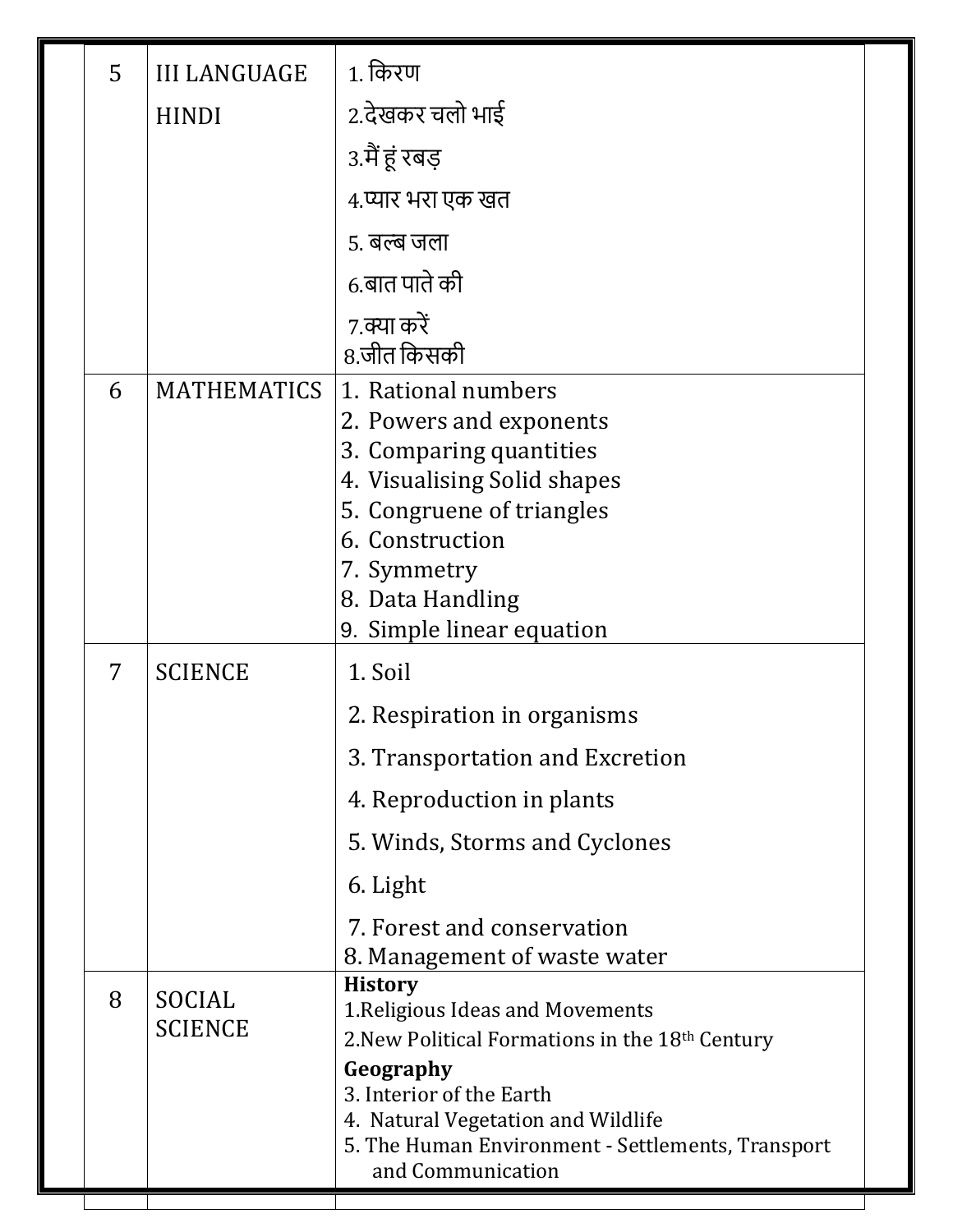|    |                                   | 6. Life in the Desert Regions<br>7. Life in the Temperate Regions<br><b>Social and Political Life</b><br>8. Unpacking Gender<br>9. Markets Around us<br>10. A wholesale Market |
|----|-----------------------------------|--------------------------------------------------------------------------------------------------------------------------------------------------------------------------------|
| 9  | <b>COMPUTER</b><br><b>SCIENCE</b> | 1. Advanced Features of Excel<br>2. Review Python<br>3. Iterative Statements in Python<br><b>4.Internet Services</b><br>5. The Virus                                           |
| 10 | <b>GENERAL</b><br>KNOWLEDGE       | Current affairs                                                                                                                                                                |
| 11 | <b>ART AND</b><br><b>CRAFT</b>    | DRAWING-Village scenary                                                                                                                                                        |

## **PATTERN FOR ANNUAL EXAMINATION -2021-22**

 $\overline{\phantom{a}}$ 

### **GRADE-VII**

| <b>SL</b><br>N <sub>O</sub> | <b>SUBJECT</b> | <b>PATTERNS</b>                            |                 |
|-----------------------------|----------------|--------------------------------------------|-----------------|
|                             |                |                                            | Total Marks: 40 |
| 1                           | ENGLISH        | <b>SECTION - A READING</b>                 | 10 marks        |
|                             |                | Q.1. Read the following passage carefully. | 5               |
|                             |                | Q.2. Read the following passage carefully: | 5               |
|                             |                | Section B - Writing and Grammar            | 10 Marks        |
|                             |                | Q.3. Complete the paragraph.               | 3               |
|                             |                | Q.4 Letter writing                         | 3               |
|                             |                | Q.5. Complete the conversation             | 2               |
|                             |                | Q.6 Fill in the blanks using passive voice | 2               |
|                             |                | Section C - Literature                     | 20marks         |
|                             |                | Q.7. Answer the following questions        | 12              |
|                             |                | Q.7. Answer in brief                       |                 |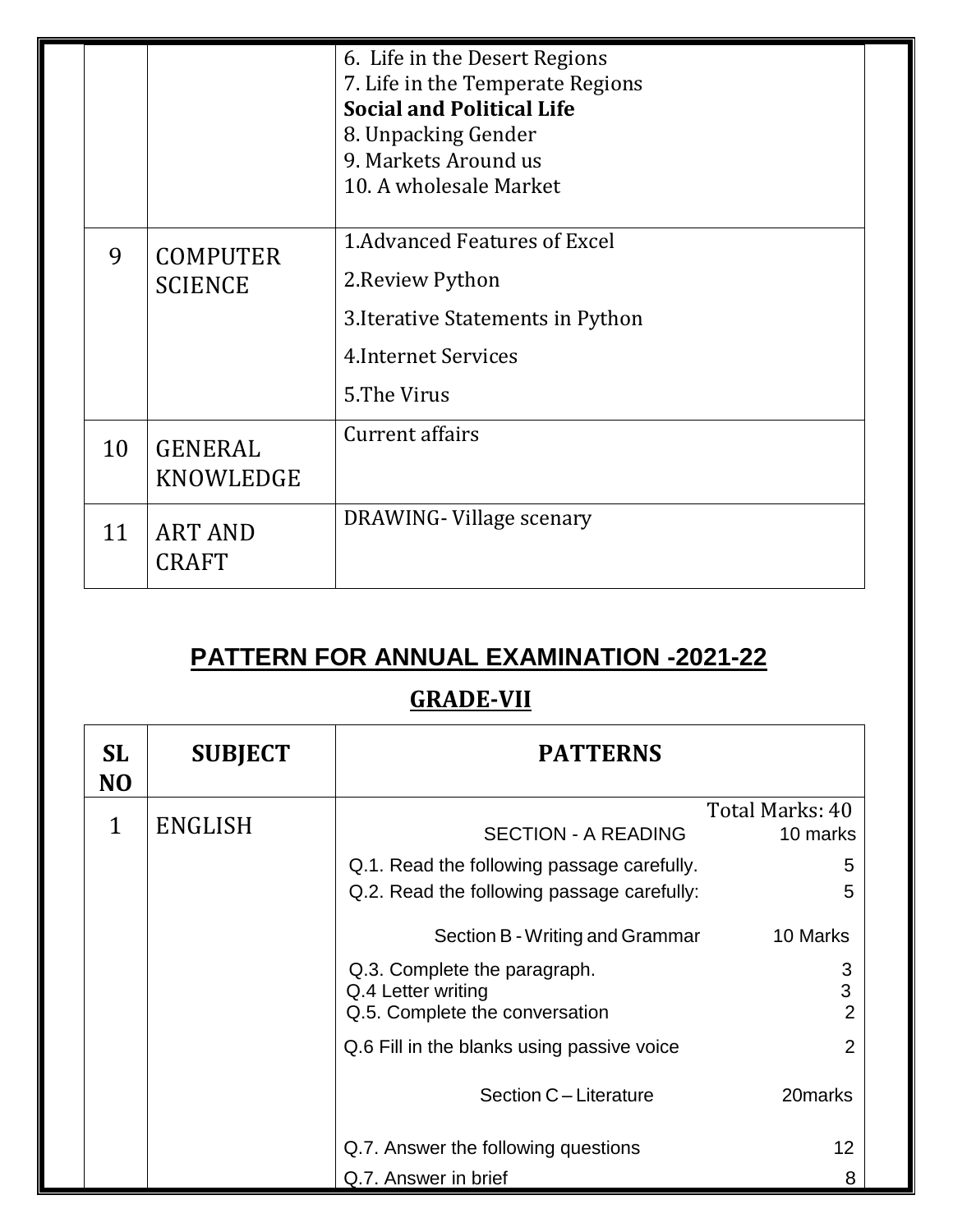| $\overline{2}$ | <b>II LANGUAGE</b>                    |                                                            | ಅಂಕಗಳು: ೪೦      |
|----------------|---------------------------------------|------------------------------------------------------------|-----------------|
|                | <b>KANNADA</b>                        |                                                            |                 |
|                |                                       | ೧. ಅಪಠಿತ ಗದ್ಯ ಓದಿ , ಪ್ರಶ್ನೆಗಳಿಗೆ ಉತ್ತರಿಸಿ                  | 4               |
|                |                                       | ೨. ಪ್ರಬಂಧ ಲೇಖನ                                             | 3               |
|                |                                       | ೩. ಪತ್ರ ಲೇಖನ                                               | 3               |
|                |                                       | ೪. ಪದಗಳ ಅರ್ಥ                                               | 2               |
|                |                                       | ೫. ಸಮಾನಾರ್ಥಕ ಪದ                                            | 2               |
|                |                                       | ೬. ವಿರುದ್ಧ ಪದ ರಚನೆ                                         | $\overline{2}$  |
|                |                                       | ೭. ಸ್ವಂತ ವಾಕ್ಯ ರಚನೆ                                        | 2               |
|                |                                       | ೮. ಕ್ರಿಯಾಪದ ಗುರುತಿಸಿ                                       | 2               |
|                |                                       | ೯. ಸಂದರ್ಭ ಸಹಿತ ವಿವರಣೆ                                      | 4               |
|                |                                       | ೧೦. ಒಂದು ವಾಕ್ಯ                                             | 4               |
|                |                                       | ೧೧. ೨–೩ ವಾಕ್ಯ                                              | 6               |
|                |                                       | ೧೨. ೫–೬ ವಾಕ್ಯ                                              | 6               |
| 3              |                                       |                                                            | ಅಂಕಗಳು: ೪೦      |
|                | <b>III LANGUAGE</b><br><b>KANNADA</b> | ೧. ಗದ್ಯ ಓದಿ ಪ್ರಶ್ನೆಗಳಿಗೆ ಉತ್ತರಿಸಿ.                         | 4               |
|                |                                       | ೨. ಟಿಪ್ಬಣಿ ರಚನೆ                                            | $\overline{2}$  |
|                |                                       | ೩. ಪತ್ರ ಲೇಖನ                                               | $\overline{2}$  |
|                |                                       | ೪. ಪದಗಳ ಅರ್ಥ                                               | 2               |
|                |                                       | ೫. ಸಮಾನಾರ್ಥಕ ಪದ                                            | 2               |
|                |                                       | ೬. ವಿರುದ್ಧ ಪದ                                              | $\overline{2}$  |
|                |                                       | ೭. ಸ್ವಂತ ವಾಕ್ಯ ರಚನೆ                                        | 2               |
|                |                                       | ೮. ನಾನಾರ್ಥ ಪದ ರಚನೆ                                         | 2               |
|                |                                       | ೯. ಕೂಡಿಸಿ ಬರೆಯಿರಿ                                          |                 |
|                |                                       | ೧೦. ಅಕ್ಖರಗಳನ್ನು ಸರಿಯಾಗಿ ಜೋಡಿಸಿ ಬರೆಯಿರಿ                     | 2               |
|                |                                       | ೧೧. ಬಿಟ್ಟ ಸ್ಥಳ ತುಂಬಿರಿ                                     | 4               |
|                |                                       | ೧೨. ಯಾರು ಯಾರಿಗೆ ಹೇಳಿದರು?                                   | 4               |
|                |                                       | ೧೩. ಒಂದು ವಾಕ್ಯ                                             | 4               |
|                |                                       | ೧೪. ೨–೩ ವಾಕ್ಯ                                              | 4               |
|                |                                       | ೧೫. ಲೇಖನ ಚಿಹ್ಳೆಗಳು                                         | 2               |
|                |                                       |                                                            | Total Marks: 40 |
| 4              | <b>II LANGUAGE</b>                    | 1.दिए गए गद्यांश को पढकर पूछे गए प्रश्नों के उत्तर लिखिए । |                 |
|                | <b>HINDI</b>                          | 2. उपसर्ग और मूलशब्द अलग-अलग करके लिखिए ।                  | 2               |
|                |                                       | 3. निम्नलिखित शब्दों में संधि-विच्छेद कीजिए ।              | 2               |
|                |                                       | 4. समास विग्रह कीजिए ।                                     | 2               |
|                |                                       | 5. अलंकार का नाम लिखिए ।                                   | 2               |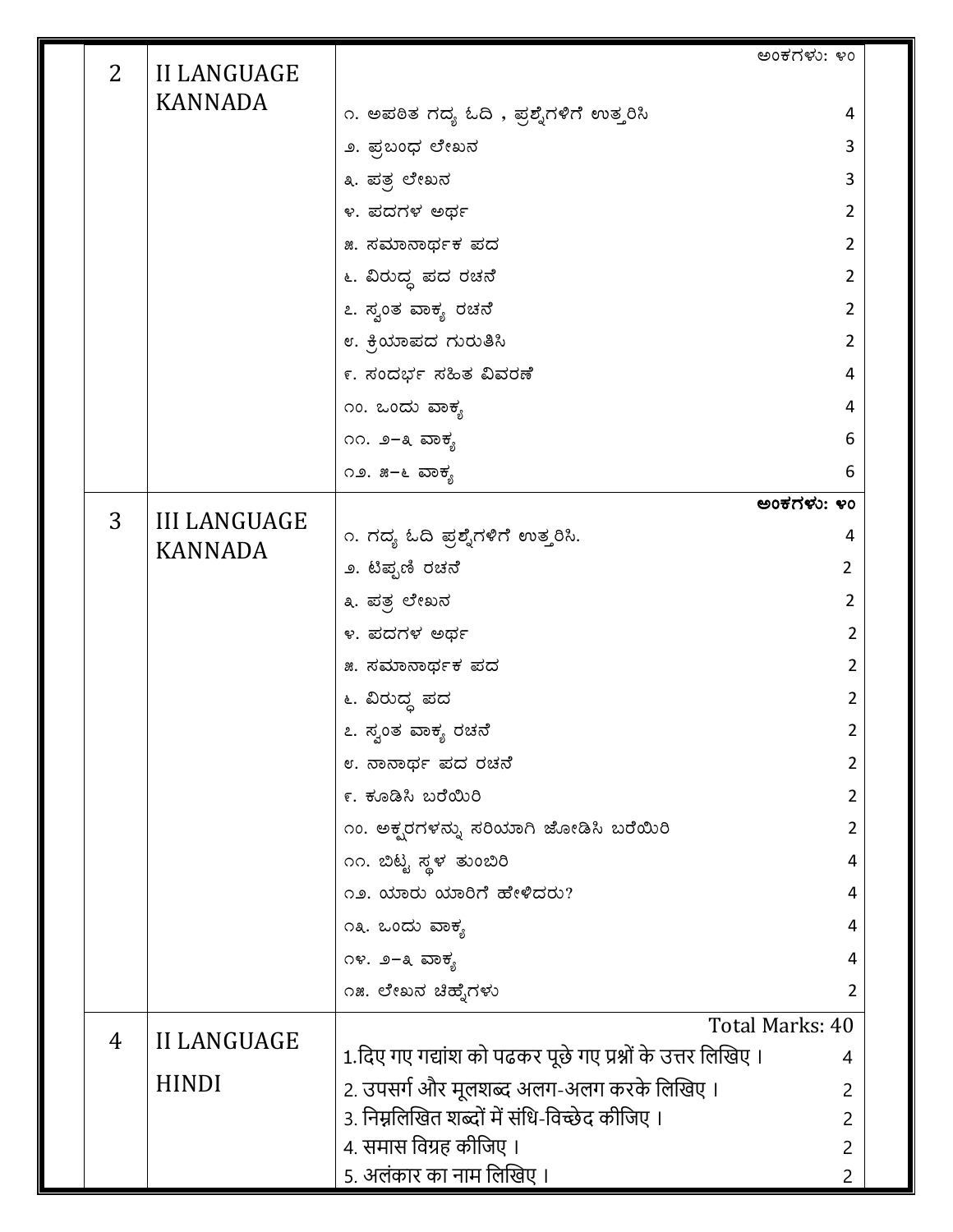|   |                     | 6. अनेक शब्दों के लिए एक शब्द लिखिए ।                                                   | 2               |
|---|---------------------|-----------------------------------------------------------------------------------------|-----------------|
|   |                     | 7. वचन बदलिए ।                                                                          | $\overline{2}$  |
|   |                     | 8. विलोम शब्द लिखिए ।                                                                   | 2               |
|   |                     | 9. दिए गए प्रश्नों के उत्तर एक वाक्य में लिखिए ।                                        | 6               |
|   |                     | 10. दिए गए प्रश्नों में से किसी चार प्रश्नों के उत्तर दो या तीन वाक्यों  में<br>लिखिए । |                 |
|   |                     | 11. पत्रलेखन ।                                                                          | 8<br>4          |
|   |                     | 12. विज्ञापन लेखन ।                                                                     | 4               |
|   |                     |                                                                                         |                 |
| 5 | <b>III LANGUAGE</b> |                                                                                         | Total Marks: 40 |
|   | <b>HINDI</b>        | 1.दिए गए गद्यांश से प्रश्न उत्तर लिखिए ।                                                | 4               |
|   |                     | 2.उल्टे अर्थ लिखिए ।                                                                    | $\overline{2}$  |
|   |                     | 3.वचन बदलिए ।                                                                           | $\overline{2}$  |
|   |                     | 4.लिंग बदलिए ।                                                                          | 2               |
|   |                     | 5.खाली स्थान भरिए ।                                                                     | $\overline{2}$  |
|   |                     | 6.मिलान कीजिए ।                                                                         | 2               |
|   |                     | 7.किसने किसको कहा ।                                                                     | $\overline{2}$  |
|   |                     | 8.इन शब्दों के अर्थ लिखिए ।                                                             | 2               |
|   |                     | 9. समानार्थक शब्द लिखिए ।                                                               | $\overline{2}$  |
|   |                     | 10.कविता पूर्ण कीजिए ।                                                                  | 2               |
|   |                     | 11.प्रश्नों के उत्तर लिखिए ।                                                            | 8               |
|   |                     | 12.प्रश्नों के उत्तर दो वाक्य में लिखिए ।                                               | 6               |
|   |                     | 13.किसी एक अनुच्छेद लिखिए ।                                                             | 4               |
| 6 | <b>MATHEMATICS</b>  |                                                                                         | Total Marks: 40 |
|   |                     | <b>Section A</b>                                                                        | $6X1 = 6$       |
|   |                     | Section B                                                                               | $5 X 2 = 10$    |
|   |                     | Section C                                                                               | $4 X 3 = 12$    |
|   |                     | Section D                                                                               | $3 X 4 = 12$    |
| 7 | <b>SCIENCE</b>      |                                                                                         | Total Marks: 40 |
|   |                     | <b>SECTION A</b>                                                                        |                 |
|   |                     | I. Choose the correct answer.                                                           | $3 X 1 = 3$     |
|   |                     | II. Fill in the blanks.                                                                 | $2 X 1 = 2$     |
|   |                     | <b>SECTION B</b>                                                                        |                 |
|   |                     | III. Answer the following in two sentences.                                             | $4 X 2 = 8$     |